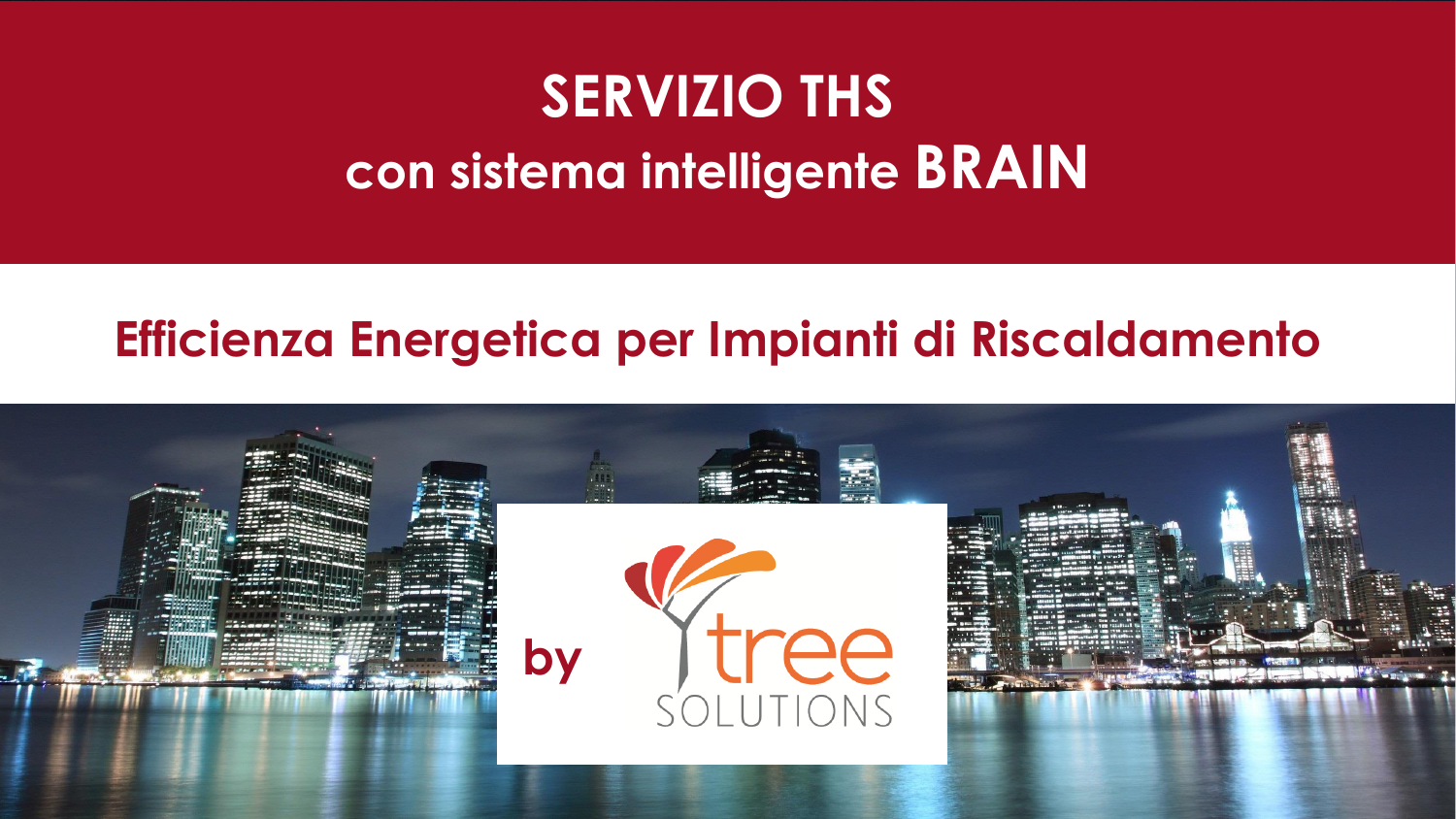

#### **SCUOLA ORSOLINE SARONNO**



| <b>EDIFICIO 3 PIANI – INIZIO '900</b> |                        |
|---------------------------------------|------------------------|
| <b>AREA GEOGRAFICA:</b>               | <b>SARONNO</b>         |
| <b>700 ALLIEVI</b>                    |                        |
| <b>CALDAIA:</b>                       | $\mathbf{P}$           |
| <b>POTENZA:</b>                       | <b>768 kWt cadauna</b> |
| <b>COMBUSTIBILE: METANO</b>           |                        |

**CONSUMI** ANTE LOGICA BRAIN: 84.000 mc

POST LOGICA BRAIN: 56.000 mc

## RISPARMIO AL CLIENTE:  $7.000 \in$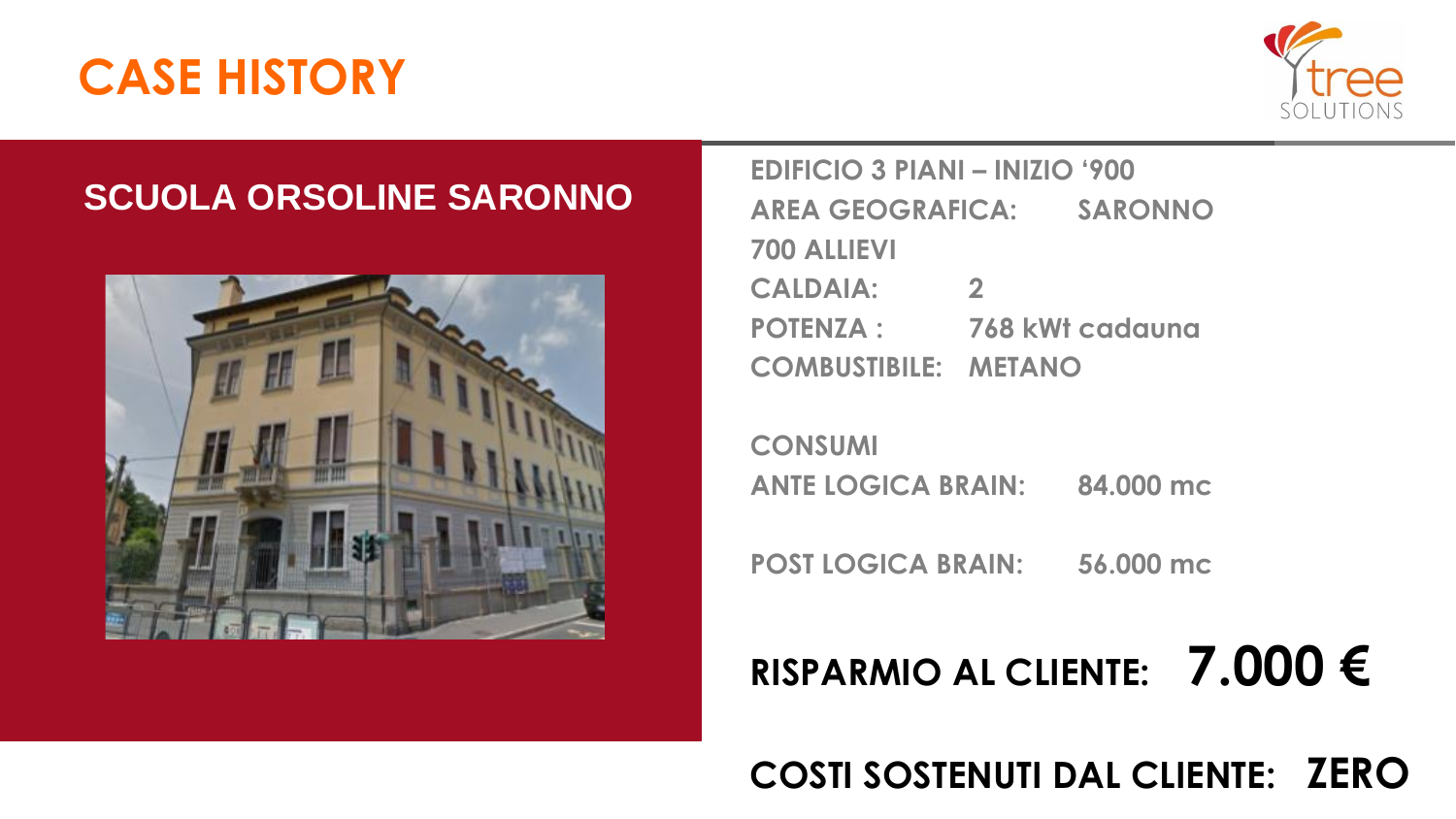

#### **RESIDENZIALE**



EDIFICIO 6 PIANI (30 APPARTAMENTI) - ANNI 70 AREA GEOGRAFICA: LA SPEZIA

CALDAIA: BLASI TN2AR POTENZA: 290 kW COMBUSTIBILE: METANO

**CONSUMI**  ANTE LOGICA BRAIN: 33.200 mc

POST LOGICA BRAIN: 25.000 mc

## **RISPARMIO AL CLIENTE: 6.100 €**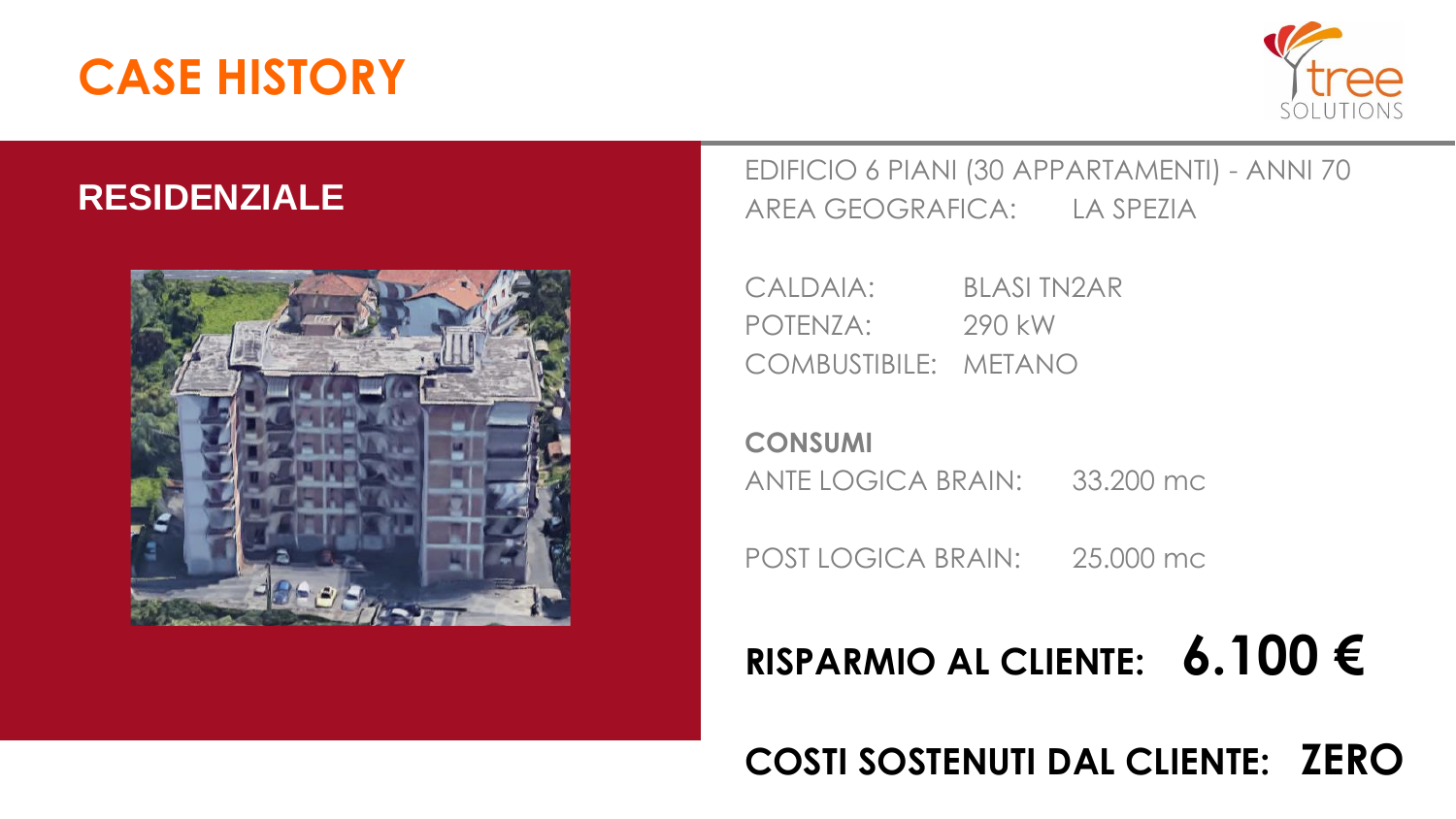

**RSA**



EDIFICIO 3 PIANI - ANNI 70 AREA GEOGRAFICA: CUNARDO

CALDAIA: 2x Riello TAU 1250 N (2007) POTENZA: 2x 1250 kW (tot 2500 kW) COMBUSTIBILE: METANO

**CONSUMI**  ANTE LOGICA BRAIN: 265.000 mc

POST LOGICA BRAIN: 201.000 mc

## **RISPARMIO AL CLIENTE: 21.700 €**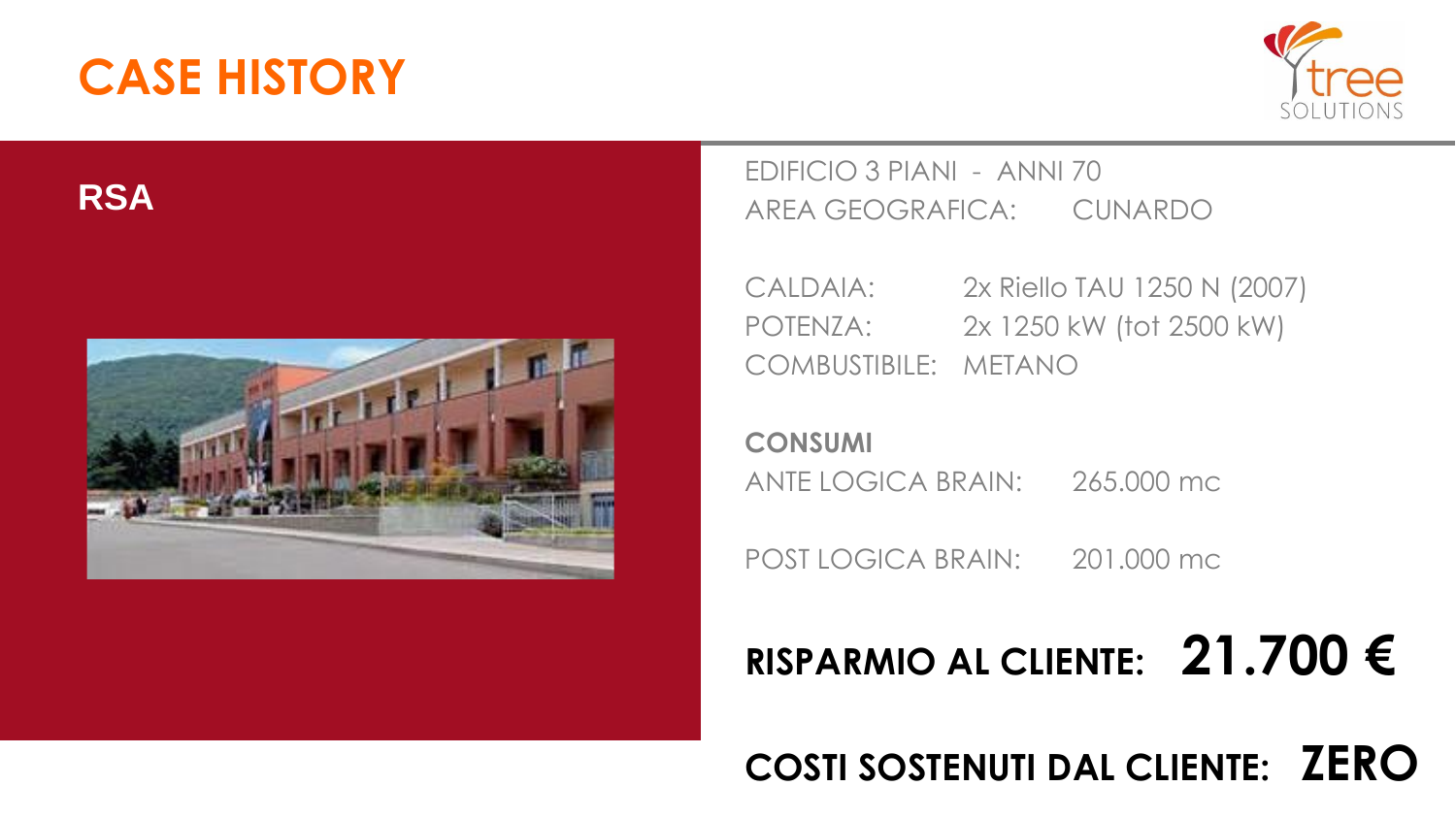

#### **RESIDENZIALE**



EDIFICIO 6 PIANI (84 APPARTAMENTI) - ANNI 70 AREA GEOGRAFICA: MILANO

CALDAIA: Unical (2013) POTENZA: 633 kW COMBUSTIBILE: METANO

**CONSUMI**  ANTE LOGICA BRAIN: 64.000 mc

POST LOGICA BRAIN: 49.200 mc

## **RISPARMIO AL CLIENTE: 5.900 €**